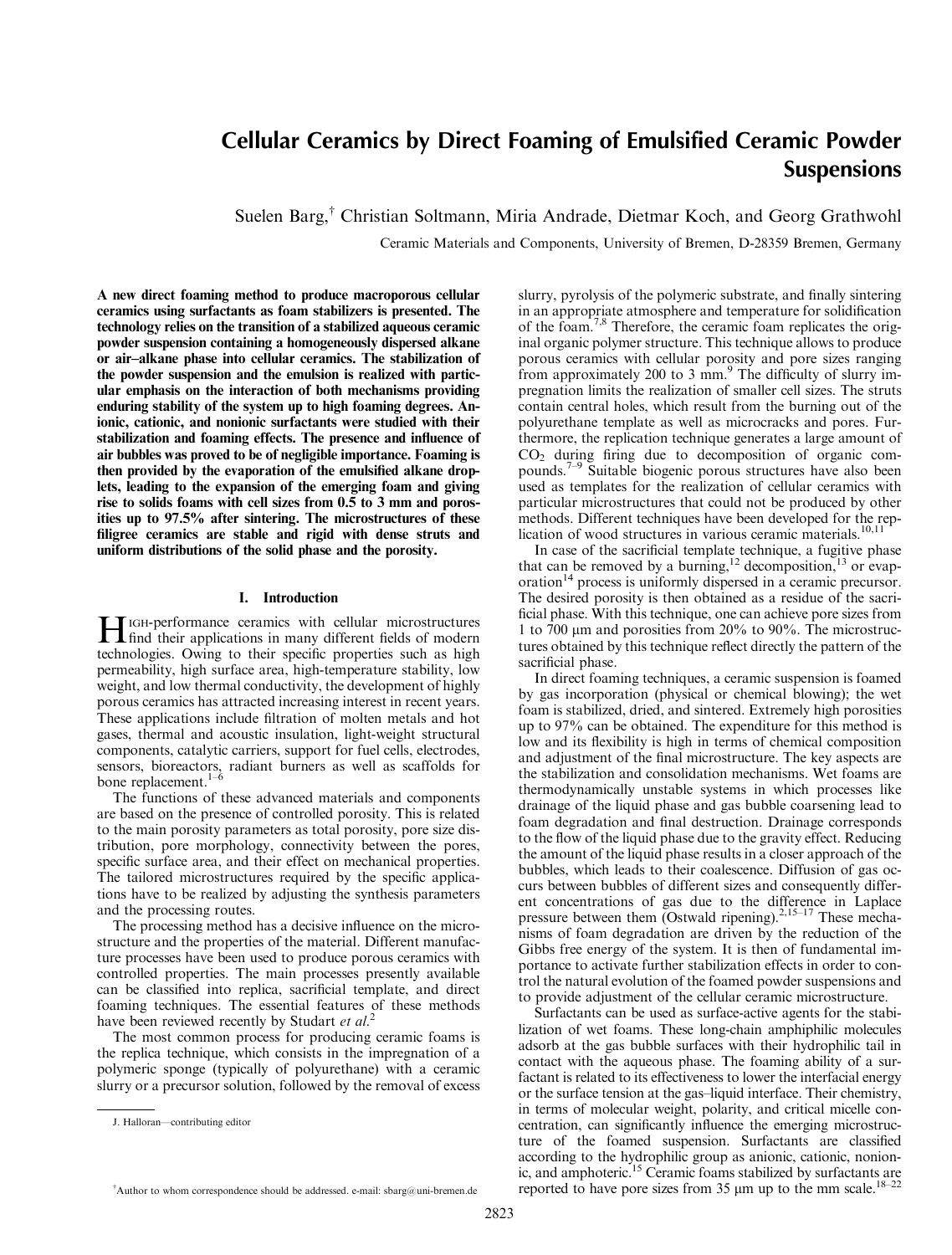Colloidal particles can also be used as foam stabilizers to produce ultrastable wet foams.<sup>17,23-28</sup> Recently, Gonzenbach  $\frac{1}{e}$  *et al.*<sup>23–26</sup> have developed a method that manages the surface modification of highly concentrated colloidal particles in such a way that a high concentration of small air bubbles can be preserved against destabilization. With this method, smaller pore sizes  $(10-300 \mu m)$  can be achieved in the cellular ceramic microstructures. Besides the reduction of pore sizes, the particle stabilization method allows straightforward consolidation and drying processes leading also to remarkable compressive strength of the resulting porous ceramics.

A direct foaming process is described in this paper, with an emulsified ceramic powder suspension being conditioned for this purpose by emulsifying a homogeneously dispersed alkane or air–alkane phase in the stabilized aqueous powder suspension. In contrast to the more conventional direct foaming methods where foaming is achieved during stirring by incorporation of air bubbles into the suspension, foaming is provided here by evaporation of the emulsified alkane droplets. This process leads to a time-dependent expansion of the emerging foam in a mold, with the shaping of the cellular part being accomplished in situ during the process. This autonomous foaming process then allows high flexibility in the production of ceramic parts with very high porosities including gradient structures and complex shaping.

Foaming proceeds while the conditions for stabilization are fulfilled for both parts of the system, namely the powder suspension and the alkane emulsion. The rising foam then has to be consolidated before destabilization processes can lead to foam degradation. Because this consolidation process is mainly provided by drying the kinetics of foaming, bubble expansion, foam aging, and drying have to be considered as concurrent processes with their individual dependencies on the parameters of the system and the process. A general description of the direct foaming process has been presented in a previous work.<sup>18,19</sup> It is then the objective of this paper to identify the parameters controlling the transition from an emulsified suspension to a ceramic foam, in particular, the effects of different surfactants and stabilization factors on the foaming process, the influence of air introduction, and combined effects on the microstructure of the ceramic foams emerging from this process. While the method is described here for alumina foams, this technique may also be applied to other oxide and nonoxide ceramics and even metals depending on the adjustment of dispersion agents and surfactants for the different powder surface chemistries. As surfactants provide highly efficient means to stabilize gas–liquid or liquid–liquid interfaces, their actual charging state is of particular interest for this foaming process, taking into account that cationic and anionic surfactants are expected to act as better foaming agents compared with nonionic surfactants.<sup>29</sup> Commercially available surfactants are then used for the preparation of emulsified suspensions and tested in terms of foaming ability and foam growth as well as their influence the final microstructure of the ceramic foams.

#### II. Materials and Methods

# (1) Materials

Powder suspensions were prepared using deionized water and  $\alpha$ -Al2O<sup>3</sup> powder (Alcoa CT 3000 SG, Alcoa, Frankfurt, Germany) with an average particle diameter  $(d_{50})$  of 500 nm and a specific surface area of 7.5 m<sup>2</sup>/g. A low-molecular-weight (320 g/mol) polyacrylic acid commercially available as Dolapix CE-64

(Zschimmer & Schwarz, Lahnstein, Germany) was added as a negatively charged electrosteric dispersion agent to stabilize the suspensions. The effect of anionic, nonionic, and cationic longchain surfactants (Table I) on the stabilization of the alkane and air–alkane bubbles in the emulsions was investigated. The addition of these surfactants had to take into account the  $\zeta$  potential and isoelectric point (IEP) of the alumina suspension. Cationic surfactants could only be applied under acidic conditions (pH 5.5) where the  $\zeta$  potential is high, while anionic and nonionic surfactants were used under alkaline conditions (pH 9.5) where the strong negative  $\zeta$  potential was provided by the dispersion agent. pH 5.5 was adjusted by hydrochloric acid 1 N (Riedel-de Haen, Seelze, Germany).

# (2) Preparation of the Alkane Emulsion in the Powder Suspension

For the production of the cellular ceramics, the first step is the preparation of a stabilized alumina powder suspension. This step is followed by the formation of an emulsion as a homogeneous dispersion of an alkane phase or an alkane phase in combination with air bubbles in the alumina suspension. For this purpose, surfactants as stabilizers and the alkane phase are added after the stabilized alumina suspension is prepared. In case of anionic and nonionic surfactants, the stabilized powder suspensions were prepared as follows: 42 vol% of alumina powder was slowly added to deionized water containing Dolapix CE-64 (0.74 wt% related to alumina) as a dispersion agent under vigorous mixing. Dispersion and homogenization was carried out in a laboratory mixer (Dispermat LC, VMA Getzmann GmbH, Reichshof, Germany) with a 30 mm dispersing tool operating at a mixing velocity of 2500 rpm for 20 min. In former experiments,<sup>18,19</sup> the optimal powder dispersion was investigated and attributed to the efficiency of this electrosteric dispersion agent.

For the production of foams stabilized with cationic surfactants, the suspensions were prepared at pH 5.5 with HCl where thez potential is found to be sufficiently high for stabilization of the alumina suspension. The other parameters are the same as those described for anionic and nonionic surfactants. Afterwards, the suspensions were subjected to deaeration to remove undesired entrapped bubbles. This procedure was performed in a container under reduced pressure (5 kPa).

Subsequently, 5.5 vol% heptane was added to the ceramic suspension, together with 0.83 vol% of different surfactants (Table I), thereby defining  $V_i$  as the initial volume of the combined system. Mixing is then achieved by mechanical stirring for 2.5 min at 2500 rpm. This preparation step of the alkane emulsion in the powder suspension is accompanied by air incorporation into the system if the mixing procedure occurs in ambient air. This happens because the surfactants decrease the gas–liquid surface tension and a first volume increase is achieved by this process step. This volume increase of the emulsified suspensions during mechanical stirring was determined by the foaming ability coefficient  $F_a = V_f/V_i$ , with  $V_f$  describing the volume of the emulsion after air incorporation by mechanical stirring for 2.5 min.

The suspensions containing the different surfactants were emulsified in ambient air but also under reduced pressure at room temperature to avoid the abundant incorporation of air bubbles. A moderately reduced pressure of 10 kPa was chosen with respect to the evaporation of heptane, which has a vapor pressure of 4.6 kPa at  $20^{\circ}$ C.

Table I. Properties of the Surfactants Used as Foaming Agents

| Type     | Commercial notation | Producer    | Molecular weight $(g/mol)$ | Molecular formula                                                  |
|----------|---------------------|-------------|----------------------------|--------------------------------------------------------------------|
| Anionic  | Lutensit AS 2230    | <b>BTC</b>  | 671.3                      | $C_{12}O(CH_2CH_2O)_2.5SO_3Na$                                     |
| Cationic | <b>B8879</b>        | Sigma       | 448.1                      | $C_{27}H_{42}CINO_2$                                               |
| Nonionic | Lutensol ON80       | <b>BASF</b> | 358                        | $C_{18}H_{37}$ (OCH <sub>2</sub> CH <sub>2</sub> ) <sub>2</sub> OH |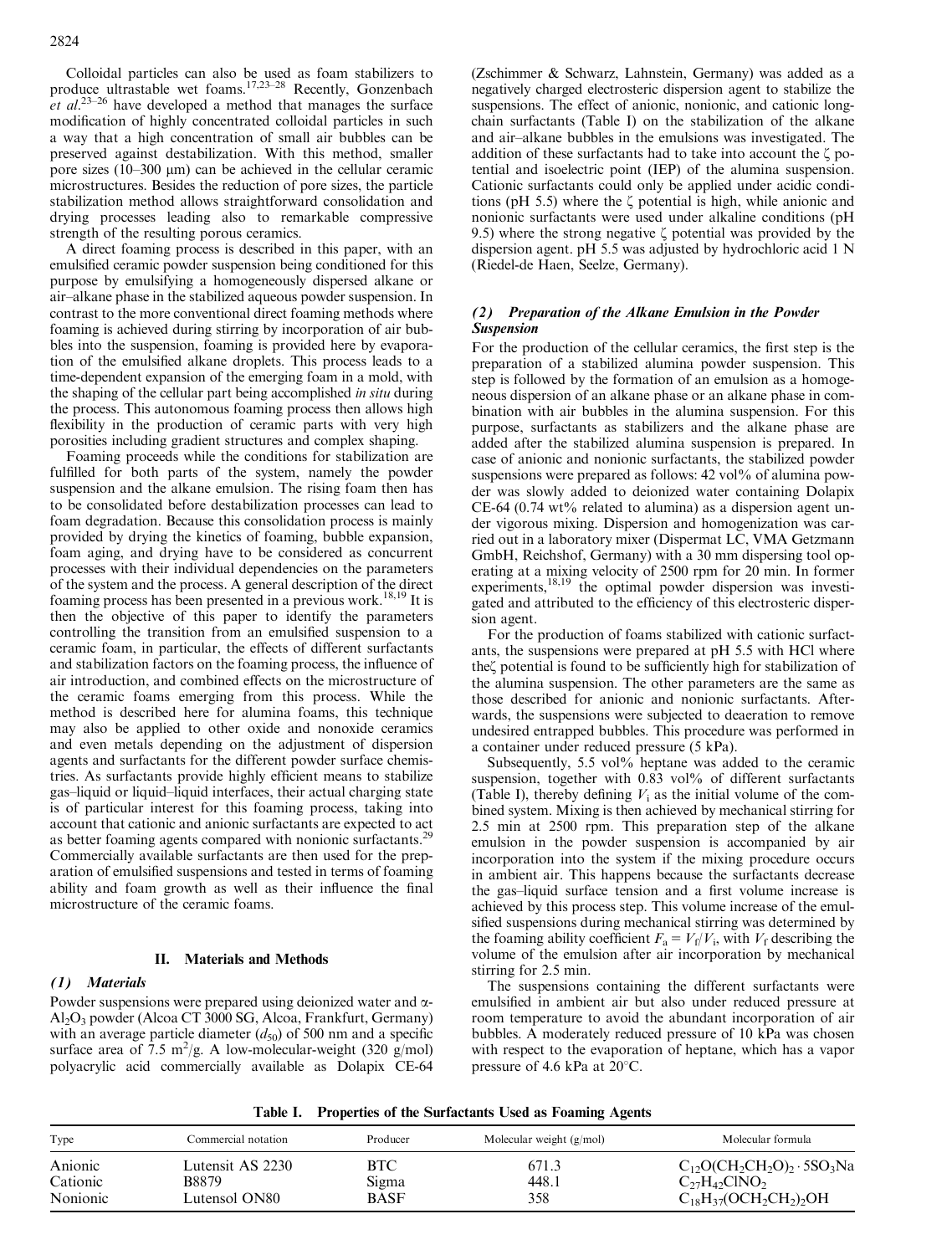#### (3) Foam Formation, Setting, and Sintering

The emulsified suspensions were poured in quantities of 12 and 26 g into plastic round molds with diameters of 50 and 80 mm, respectively, and a height of 15 mm. The following autonomous foaming process was realized in a clima chamber (Terra Universal, Fullerton, CA) under controlled temperature and humidity ( $23^{\circ}$ C and  $65\%$ ). Foaming proceeds as a consequence of the evaporation of the alkane phase resulting in the growth of the stabilized alkane bubbles and in a volume increase of the foam (Fig. 1). The resulting foamed green body possesses a tight cylindrical form with a cross section corresponding to the mold. The foaming growth was evaluated under controlled temperature and humidity conditions dependent on the surfactant used and the presence of air bubbles during 4 h. The growth of the foam with time was calculated by  $(h_t - h_o)/h_o$  where  $h_o$  is the initial height of the freshly poured samples and  $h_t$  is the height of the foams after a given time. After the consolidation, the alumina foams were dried and sintered at  $1550^{\circ}$ C for 2 h.

#### (4) Characterization Methods for Suspensions, Emulsified Suspensions, and the Sintered Foams

Zeta potential experiments (DT-2000, Dispersion technology Inc., Bedford Hills, NY) were undertaken with alumina suspensions (5 vol $\%$ ), with and without Dolapix CE-64 (0.74 $\%$ ) as a dispersion agent, in order to determine the stabilization state of the suspensions.

Immediately after mechanical stirring, samples of the emulsified suspensions were transferred into closed Quartz cells (Hellma, Müllheim/Baden, Germany) or opened recipients (when the investigation of the bubble growth was intended) and subsequently analyzed by fluorescence microscopy. The alkane phase was dyed with Pyrene (Fluka, Steinheim, Germany), making the



Fig. 1. Autonomous foaming process: (a) emulsified alumina powder suspension freshly poured into the mold; (b) wet foam formed after 3 h at  $23^{\circ}$ C and  $45%$  humidity.

alkane droplets fluorescent at an emission wave length  $\lambda_{\text{Em}}$  of 375 nm. With this technique, it was possible to distinguish the alkane droplets and air–alkane bubbles from the alumina suspension. Droplet and bubble size distributions were measured in closed emulsified suspensions composed of 0.83 vol% anionic surfactant and 5.5 vol% heptane produced under reduced pressure and in ambient air. For each condition, 100 droplets or bubbles were individually measured for statistical analysis with the use of Axio Vision LE image analysis program.

The cellular network and the microstructure of the sintered ceramic foams were analyzed by scanning electron microscopy (Camscan 24, Cambridge, England) as well as by computer Xray tomography (µCT 40 Scanco medical, Bassersdorf, Switzerland). Therefore, ceramic foams were cut and cell size distributions were directly obtained from planar sections. As the foams were rigid enough and no embedding was necessary, the windows were easily distinguished from the cell architecture. Cell size, window opening, and strut thickness were individually measured with the help of an image analysis program (Analy-SIS). For each condition, two regions per sample in two samples were chosen and digital images were taken for statistical analysis. The volumetric density  $\rho_v$  of the foams was determined from the mass and dimensions of the sintered bodies. The porosity P was then calculated as  $P = 1 - \rho_v / \rho_t$ , with  $\rho_t$  (3.9 g/cm<sup>3</sup>) corresponding to the theoretical density of alumina.

#### III. Results and Discussion

### (1) Stabilization of the System

For successful foaming of the system, the suspensions and the emulsions had to be sufficiently homogenized and stabilized as described in Section  $II(2)$ . The effects of the suspension stabilization agent and the foaming agents are taken into account in a way to control their interaction and consequently to prevent the destabilization and coagulation of the system. Therefore, in case of anionic and nonionic surfactants, the alumina suspension was negatively stabilized while the alumina particles were positively charged when the emulsion was stabilized by cationic surfactants. The  $\zeta$  potential curve of the alumina suspension in Fig. 2 shows that at pH 5.5 (by which the suspension is prepared), the particle surfaces are positively charged which enables the use of the cationic surfactant. On the hand side, the adsorption of  $(-COO^{-})$ anions on the alumina surface shifts its IEP to 4.65, resulting in a negative surface charge of the alumina particles at pH 9.5, by which these suspensions are prepared. In this case, the suspension stabilization is adequate for the use of anionic and nonionic foaming agents. In all cases, the suspensions and emulsions were efficiently prepared without coagulation in the systems.



Fig. 2. Zeta potential of alumina suspensions as a function of pH without and with a negatively charged dispersion agent Dolapix CE-64. The suspensions were prepared with 5 vol% of alumina.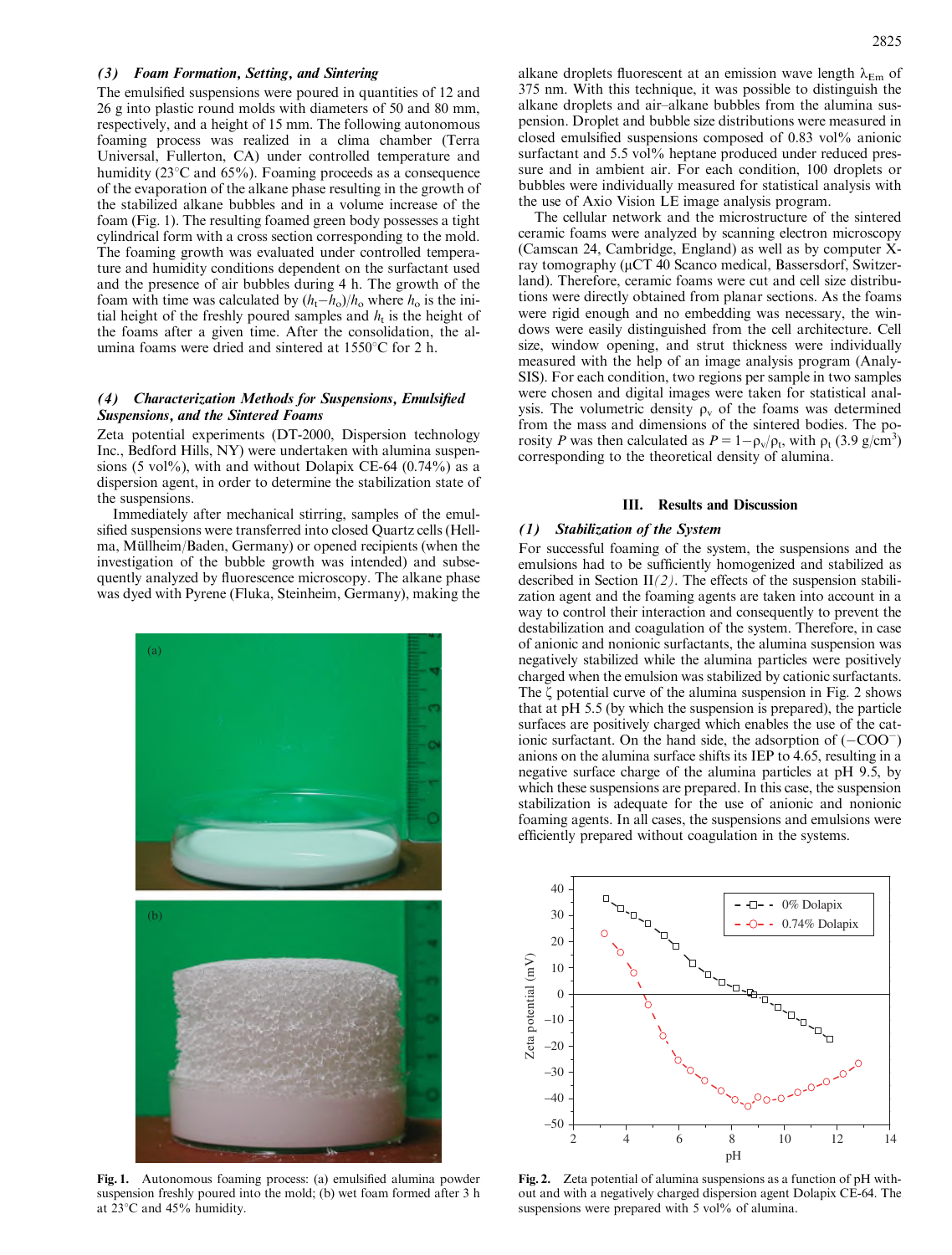## (2) Emulsification

The emulsified suspensions closed in quartz cells were analyzed immediately after mechanical stirring under fluorescence microscopy. The size distributions of the alkane droplets and the air–alkane bubbles in the emulsified suspensions are presented in Fig. 3. The alkane droplet size distribution produced under reduced pressure in the emulsified ceramic suspension ranges from 2.5 to 6  $\mu$ m, with a mean droplet size  $(d_{50})$  of 4.13  $\mu$ m. When ambient air is present during the emulsification process, the alkane distribution is modified and, besides the small alkane droplets, larger alkane–air bubbles are observed up to 40  $\mu$ m. This broadening is caused by stirring under ambient air, leading to a first foaming step as described later (Fig. 6).

#### (3) The Foaming Process

The transition of the emulsified ceramic suspension to the wet foam starts as soon as the emulsification process is completed. The bubble size evolution of an emulsified suspension containing 5.5 vol% heptane and 0.83 vol% anionic surfactant emulsified in ambient air is shown in Fig. 4 using fluorescence microscopy. Foaming is investigated here in a model experiment leading to images that illustrate the foaming progress of the emulsified suspension in an opened recipient. The system contains small heptane droplets and larger air–heptane bubbles at the start of foaming as indicated in Fig. 4(a). The transformation of the alkane phase from liquid to gas directly after the mixing process is accompanied by the expansion of bubbles due to its high vapor pressure (Fig. 4(b)). Simultaneous with bubble expansion, other physical processes assist the bubble growth, decreasing thereby the free energy of the system. Some small heptane bubbles disappear due to gas diffusion from smaller to larger bubbles as a result of the Laplace pressure gradient between them (Ostwald ripening). The number of bubbles is reduced while their size increases. Other bubbles coalesce and grow by thinning and breaking of the film surrounding them. These effects can be observed from the recorded images resulting in a rapid bubble size increase. After 3 min (Fig. 4(c)) under the microscope, the plateau borders are well defined and the foaming process in this model sample approaches its completion.

The setting of the foam is assisted by advancing drainage processes at plateau borders and thin films, evaporation of the liquid phase (drying), and consequent rupture of the bubble membranes. Consequently, the concurrence between the bubble expansion kinetics and the setting of the structure controls the foam cell size. Moreover, parameters like surfactant nature,



Fig. 3. Effect of partial pressure during mixing (2.5 min) on the alkane droplet and air–alkane bubble size distribution in emulsified alumina suspensions containing  $5.5 \text{ vol}$ % heptane and 0.83 vol% anionic surfactant. Size measurement was enable by fluorescence microscopy under closed recipient conditions.

vapor pressure and content of the vaporizing components, temperature, and humidity also influence these mechanisms.<sup>18,19</sup>

The foaming process proceeds continuously from the top to the bottom of the poured suspension. While alkane droplets in the top region evaporate and grow, new droplets are simultaneously starting the foaming process in the lower parts until the whole volume of the emulsion is converted into a stable foam. Three stages of the foaming process can be recognized as illustrated in Fig. 5. The emulsified suspension is represented by stage (a). The alkane droplets located at the upper parts of the emulsion start evaporating, giving rise to spherical bubbles present at stage (b). The formation of polyedric structures characterized by thin films at the interfaces of touching cells and the so-called plateau borders at the intersection of three interfacial films is first reached in the top layer and defines stage (c). This stage represents the transition of the growing to the stable foam and corresponds to the situation presented in Fig. 4(c).

# (4) Influence of Surfactants on the Foaming Process and the Microstructure

The foaming ability coefficient  $F_a$  of the three different surfactants used is shown in Fig. 6. The cationic surfactant shows a higher ability of air stabilization in the system, followed by anionic and nonionic surfactants. Primarily, the ability of a foaming agent to incorporate large quantities of air into the emulsified suspension depends on the surfactant's effectiveness in reducing the surface tension of the system.



Fig. 4. Bubble growth in alumina powder suspension emulsified (5.5 vol% heptane and 0.83 vol% anionic surfactant) in ambient air as illustrated via fluorescence microscopy. (a) Samples freshly poured in an opened recipient; (b) after 1 min and (c) after 3 min. The inset in (a) shows the small alkane droplets. The larger dispersoids correspond to air–alkane bubbles. In (c), the plateau borders can be seen.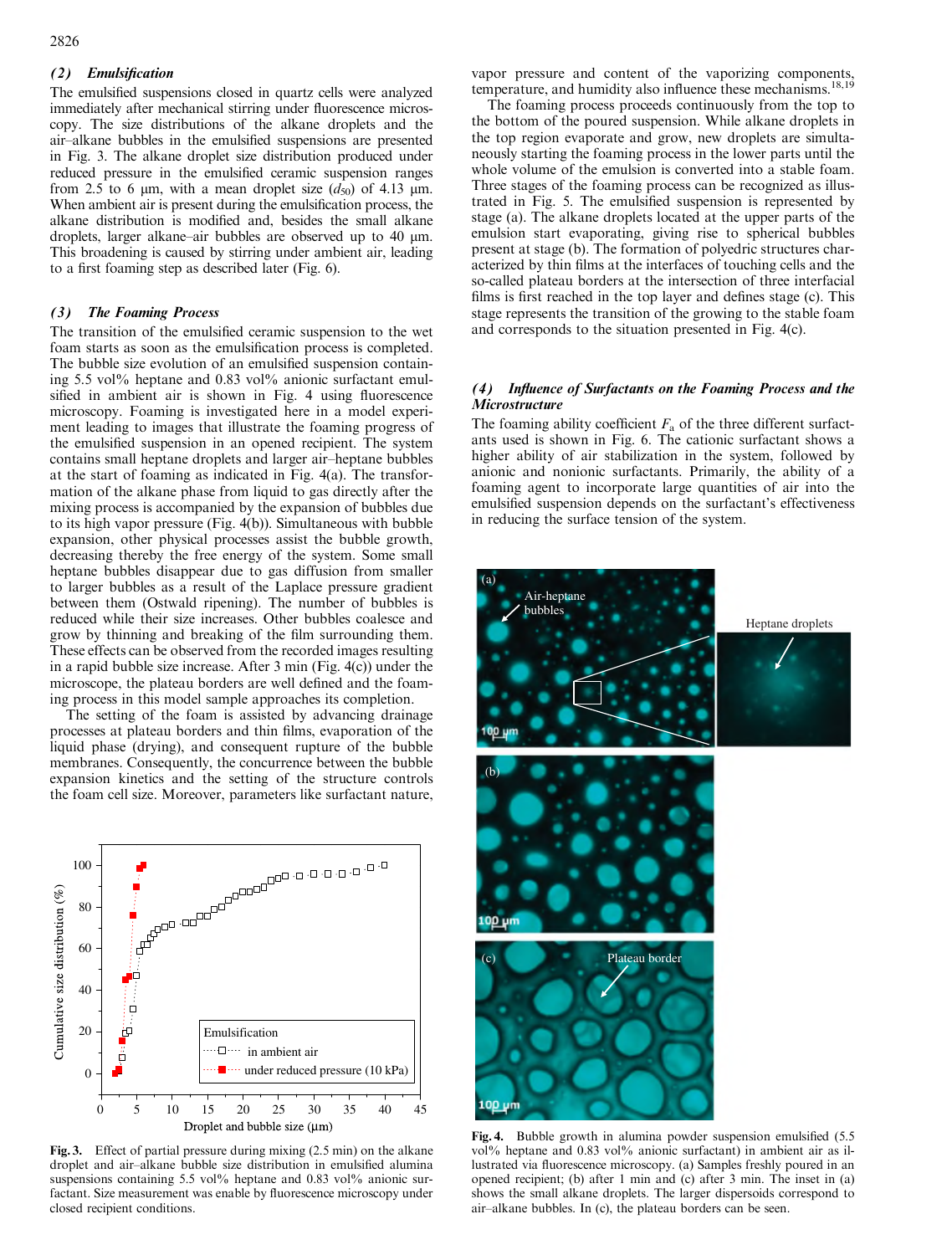

Fig. 5. The three stages of the foaming process of an emulsified ceramic powder suspension: (a) alkane emulsion in the powder suspension; (b) transition of emulsion to wet foam; and (c) formation of a polyhedral structure (transition to stable foam).

After pouring the emulsified suspension into the mold, the foaming process starts immediately as being driven by the autonomous evaporation of the alkane phase. As shown in Fig. 7, the foaming rate is higher in case of the anionic surfactant, followed by the cationic and nonionic surfactants if the emulsion is prepared under reduced pressure (Fig. 7(a)) or in ambient air (Fig. 7(b)), leading to the incorporation of air bubbles.

The foams emulsified under reduced pressure grow at lower foaming rates at the beginning that increase with time (Fig. 7(a)). For the foams emulsified in ambient air, the opposite effect takes place, with higher foaming rates at the initial stage being reduced during the process (Fig. 7(b)). Air bubbles present at the start of foaming may be effective in accelerating the autonomous foaming process in its early stage because preexistence of gas–liquid interfaces is provided in this case.

The lowest foaming rates are observed in the systems with nonionic surfactants, the foam growth being defined as  $\Delta h/h_0$ , with the initial height  $h_0$  of the suspension level in the mold (Fig. 7). After a rather low foam growth of about 150%, the foaming process fades away in nonionically stabilized suspensions emulsified in ambient air, while the other samples,



Fig. 6. Foaming ability of emulsified alumina suspensions containing 5.5 vol% heptane and 0.83 vol% nonionic, anionic, or cationic surfactants mechanically stirred in ambient air for 2.5 min at 2500 rpm.



Fig. 7. Autonomous foaming of emulsified alumina suspensions prepared with anionic, cationic, and nonionic surfactants and 5.5 vol% heptane in air ambient (a) and under reduced pressure, 10 kPa (b).  $h_0$  is the initial height of the emulsified suspension after being poured into the mold.

in particular, the anionically stabilized systems, revealed the fact that the foaming process is not completed after 4 h; in contrast, foam growth, albeit with differing foaming rates, is still continuing and leads in the system with the highest foamability (anionic surfactant, emulsification under reduced pressure) to a



Fig. 8.  $\mu$ CT analysis of cellular alumina produced from powder suspension emulsified (5.5 vol% heptane and 0.83 vol% nonionic surfactant) under reduced pressure (10 kPa). (Edda Stern—University of Erlangen).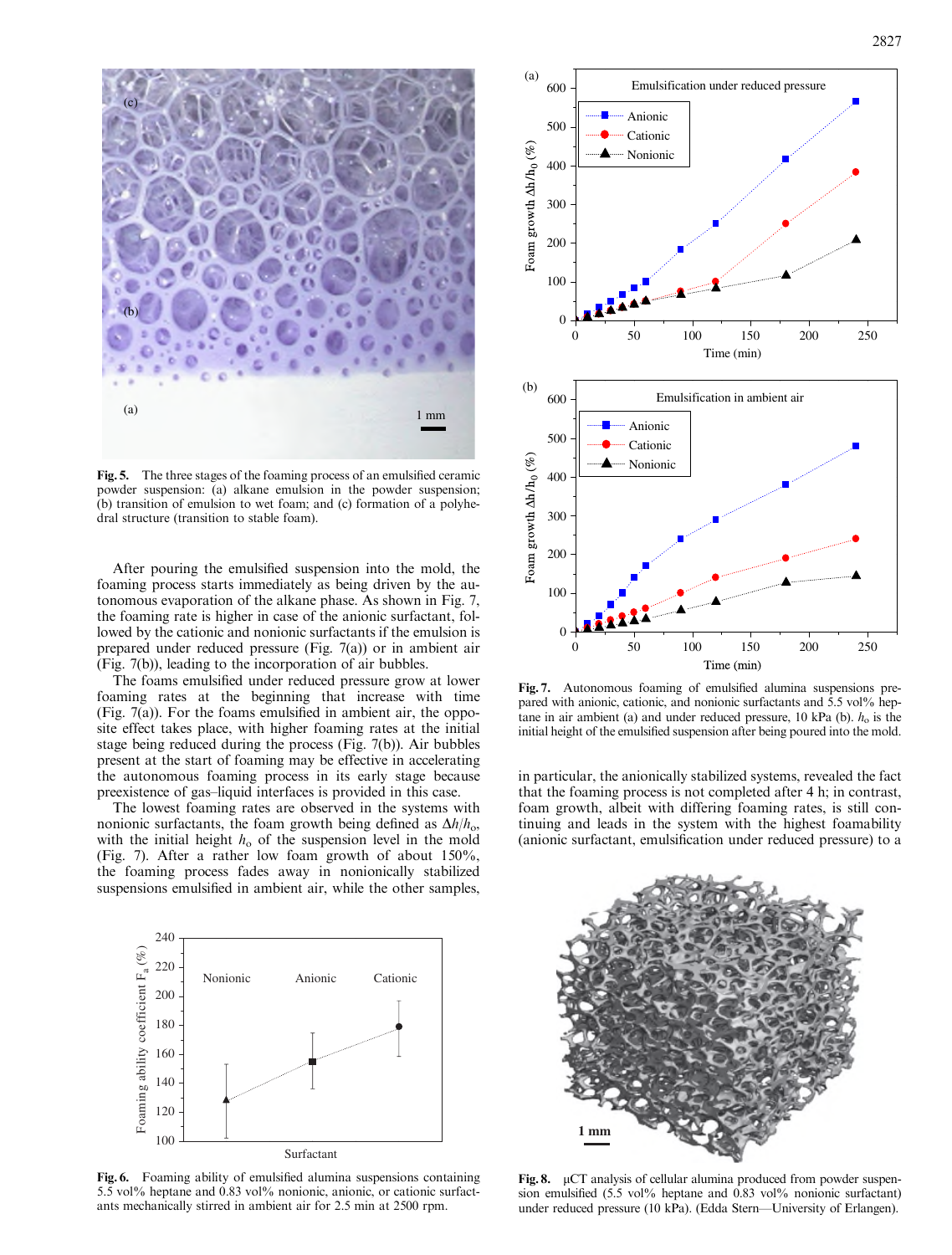

Fig. 9. Macrostructures of cellular alumina produced from powder suspensions containing 5.5 vol% heptane with addition of anionic (a), cationic (b), and nonionic (c) surfactants emulsified under reduced pressure (10 kPa). The foams were formed at  $23^{\circ}$ C and  $65\%$  humidity and sintered at  $1550^{\circ}$ C for 2 h. The inset in (a) shows the fracture surface of a single dense strut.

very high foam growth beyond 550% after 4 h of foaming. The curves in Fig. 7 could not be extended to a longer duration beyond 4 h although a further linear progress of the foam growth is suggested by the slope of the curves. The reason for this can be seen in the macroscopic instability and the upcoming nonuniformity of the shape of the foamed body; reliable determination of further foam growth is then not possible anymore. It also has to be noticed that the samples with the highest foam growth represent a very high porosity in the range of 90%, approaching the physical limit of the foamability of such powder suspensions. If it is possible to transform these wet foams to ceramic cellular structures by sintering, extremely high porosities beyond 95% are reached under the assumption of zero shrinkage.

The foaming results of Fig. 7 reveal the fact that the anionically stabilized emulsion represents the optimal condition for effective foaming processes of the alumina suspensions. This result then also yields the suitable state and interaction of the powder suspension stabilized by the negatively charged dispersion agent with the anionically stabilized emulsion, thereby favoring the enduring stability of the whole system during the



Fig. 10. Cell size distributions of cellular alumina produced from powder suspensions containing 5.5 vol% heptane with addition of anionic, cationic, or nonionic surfactants emulsified under reduced pressure (10 kPa). The foams were formed at  $23^{\circ}$ C and  $65\%$  humidity and sintered at  $1550^{\circ}$ C for 2 h.

most effective foaming procedure. The actual task to provide structural stability during foaming has to be guaranteed by the cell walls of the emerging foam. Their function in providing undamaged thin barriers between the growing gas bubbles depends on both their strength and resistance against viscous flow. It is obvious that these membranes fulfill their tasks in a most impressive way when the powder suspension is foamed to such high porosity levels.

The microstructure of the sintered foams  $(1550^{\circ}C, 2 h)$  is characterized by high porosities between 93 and 97.5 vol<sup>%</sup> uniformly distributed throughout the sample with numerous interconnections between the individual cells. Figure 8 gives an impression of a cellular ceramic part produced with a nonionic surfactant under reduced pressure as a  $\mu$ CT-picture. Microstructural details of the foams produced by anionic, cationic, and nonionic surfactants under reduced pressure are presented in Fig. 9 including the fracture surface of a single strut under higher magnification. The homogeneously sintered microstructure of the strut without any pores or voids is illustrated. The high degree of foaming in the anionically stabilized system (Fig. 9(a)) turns out as higher porosities and larger cell sizes compared with the other systems (Figs. 9(b) and (c)). This is also quantitatively described in Fig. 10 where cell sizes from 0.5 to 3.5 mm are shown with their distributions for the systems investigated. It is also noticeable that more spherical cells and smaller cell windows are caused by the nonionic surfactant, while the structure of the anionically stabilized sample approaches the final cellular state of polygonization.

The foamability and final cell size of the sintered foam are mainly attributed to the processes of bubble expansion and coalescence taking place in the wet foams. These processes occur at significantly faster rates in the anionic surfactant-based foams. Rapid bubble expansion to high foaming degrees is accompanied by the reduction of the liquid film thickness, leading finally to thinner struts, and larger cell and window sizes.

While the final morphology and mean cell size of the foams produced in ambient air do not show relevant difference from the foams produced under reduced pressure, a slightly larger dispersion in the cell size distribution is observed under ambient air conditions. Therefore, the incorporation of air into the system changes the foaming rate and slightly decreases the homogeneity in the cell size distribution, which was already demonstrated by the droplet size distribution (Fig. 3). In other words, the foaming process is effective with or without the incorporation of air; this parameter has only limited influence on the foaming degree and the final homogeneity of the foams.